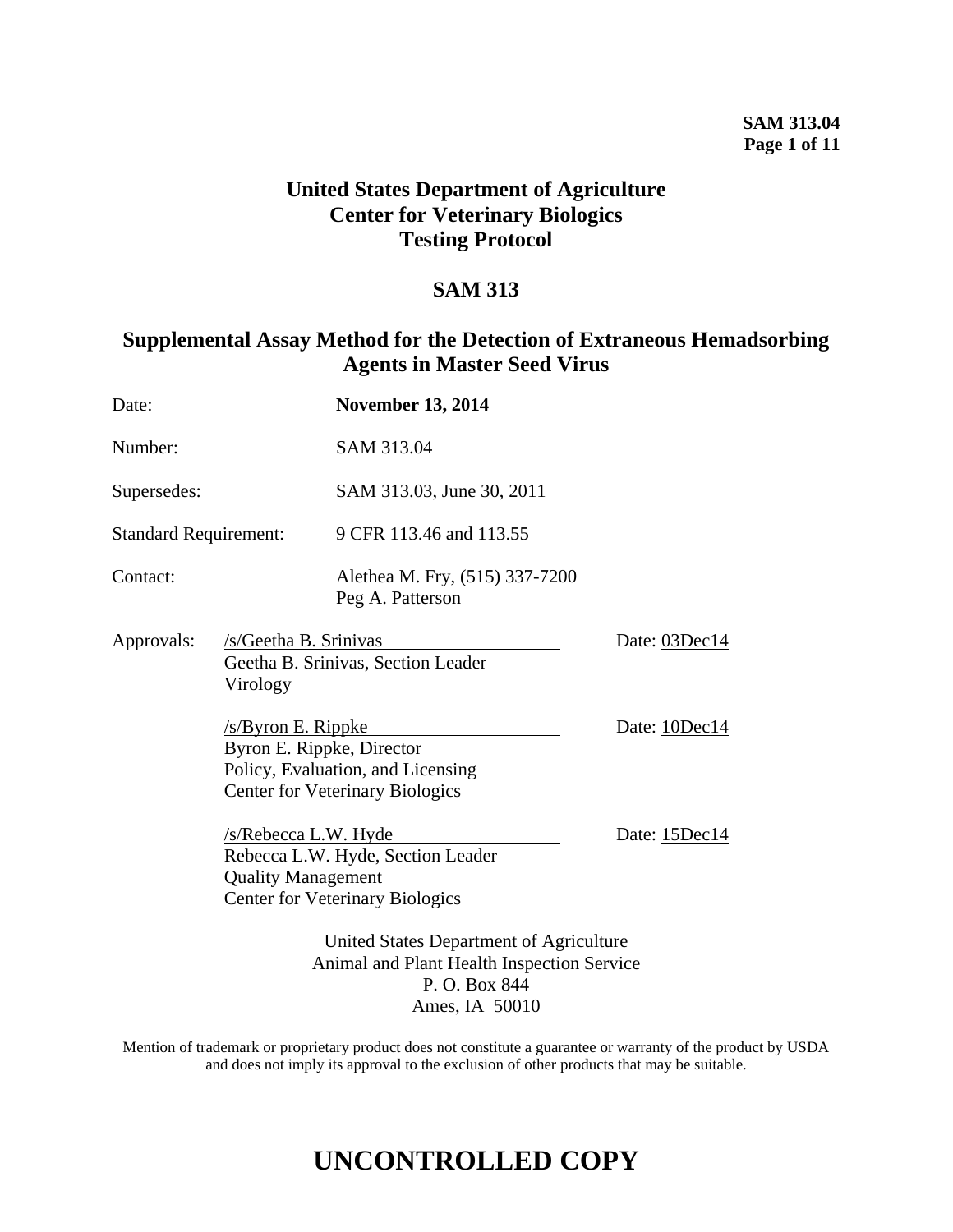**Table of Contents**

- **1. Introduction**
- **2. Materials**
	- **2.1 Equipment/instrumentation**
	- **2.2 Reagents/supplies**
- **3. Preparation for the Test**
	- **3.1 Personnel qualifications/training**
	- **3.2 Preparation of RBC**
	- **3.3 Preparation of the sample**
- **4. Performance of the Test**
	- **4.1 Vessels incubated at each temperature separately**
	- **4.2 Separate vessels incubated simultaneously at each temperature**
- **5. Interpretation of the Test Results**
- **6. Report of Test Results**
- **7. References**
- **8. Summary of Revisions**

#### **Appendices**

- **I. Macroscopic view of hemadsorption**
- **II. Microscopic view of hemadsorption**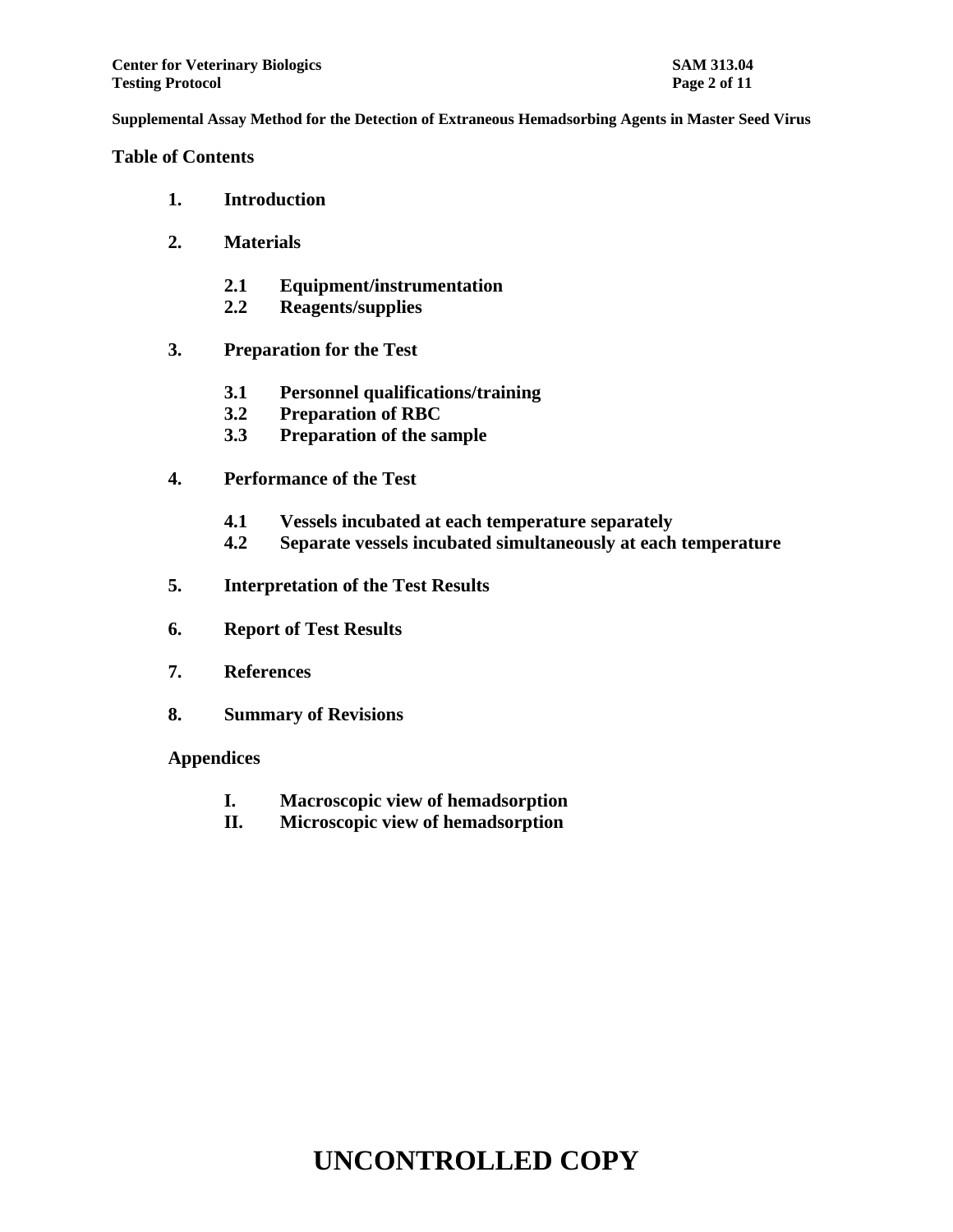#### **1. Introduction**

This Supplemental Assay Method (SAM) describes a method for detection of extraneous hemadsorbing (HAd) agents in master seeds (MS) used in the production of veterinary vaccines. Not all viruses cause a noticeable change in the cellular appearance, but can be detected by HAd of red blood cells (RBC) to virus-coded glycoproteins incorporated in the cell membrane. To perform the test, cell monolayers are washed and covered with a suspension of guinea pig and chicken RBC. Following incubation, uninfected cells will appear normal, while RBCs will adhere to cell monolayers that contain HAd surface viral antigens. Detection is accomplished by both macroscopic and microscopic reading methods.

### **2. Materials**

### **2.1 Equipment/instrumentation**

Equivalent equipment or instrumentation may be substituted for any brand name listed below. Equipment is calibrated and certified according to current standard operating procedures.

**2.1.1** Microscope, inverted bright light

**2.1.2** Illumination box

**2.1.3** Low speed, refrigerated centrifuge (Beckman J-6B centrifuge with JS 4.0 rotor or equivalent).

- **2.1.4** Refrigerator, 2°-7°C
- 2.1.5 Micropipettors and appropriate tips

**2.1.6** Vacuum source for aspirating liquids (vacuum pump with side arm flask of Chapman-type filter pump attached to a water line)

**2.1.7** Laminar Flow Biological Safety cabinet (NuAire, Inc. Labgard or equivalent )

### **2.2 Reagents/supplies**

Equivalent reagents or supplies may be substituted for any brand name listed below. All reagents and supplies must be sterile.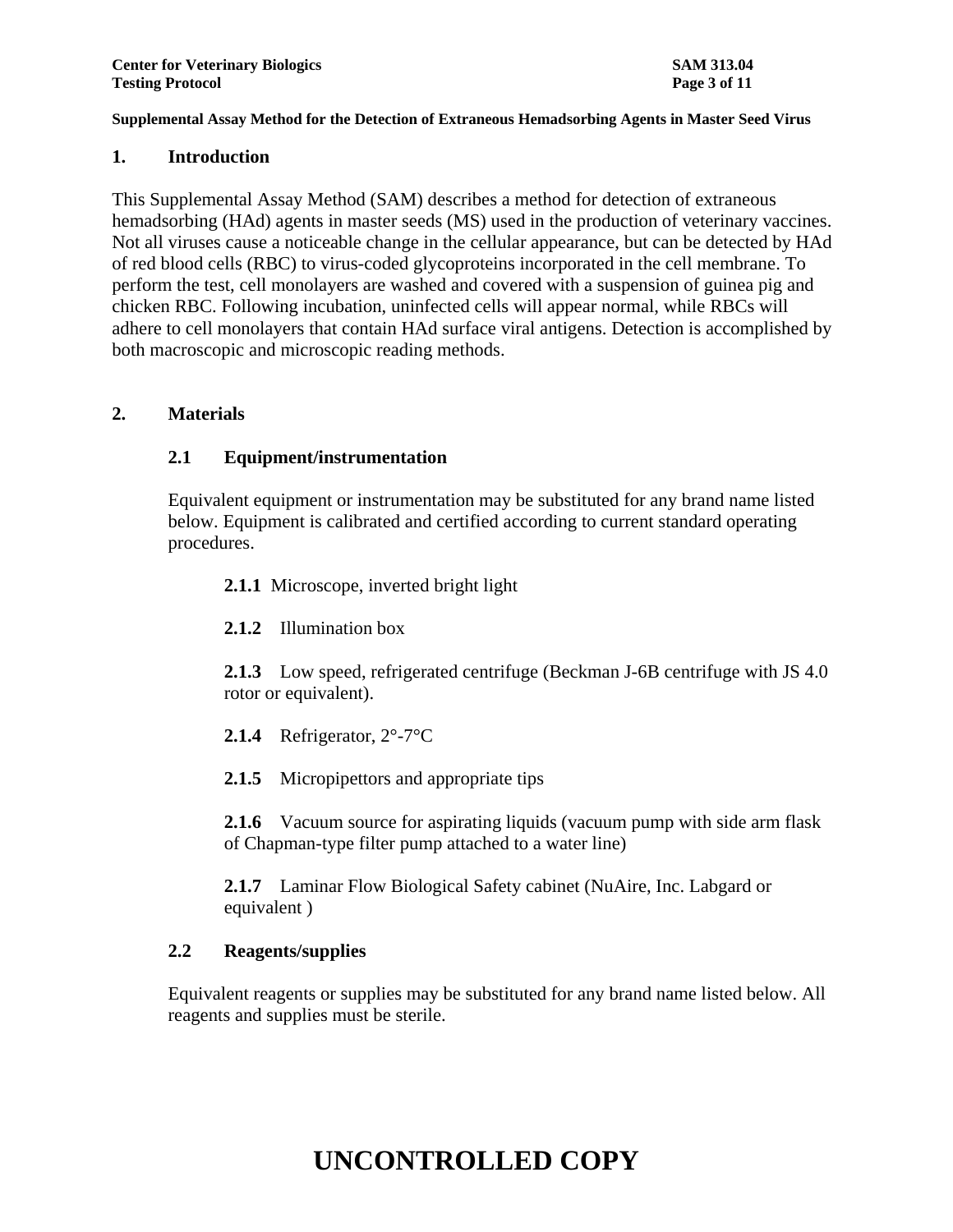- **2.2.1** Appropriate vessels at least 7 days from the last subculture containing:
	- MS-inoculated
	- negative control cell monolayers.

The preferred vessel is  $25$ -cm<sup>2</sup> flasks, but any suitable alternative may be used if the surface area is  $\geq 6$  cm<sup>2</sup> each.

**2.2.2** A vessel containing a monolayer of Vero cells,  $\geq 6$  cm<sup>2</sup> to be used in preparation of positive control (PC).

- **2.2.3** PC virus (current approved lot of Bovine Parainfluenza type 3)
- **2.2.4** Alsever's solution
	- **1.** 8.0 g sodium citrate  $(C_6H_5Na_3O_7 \cdot 2H_2O)$
	- **2.** 0.55 g citric acid  $(C_6H_8O_7 \cdot H_2O)$
	- **3.** 4.2 g sodium chloride (NaCl)
	- **4.** 20.5 g glucose  $(C_6H_{12}O_6)$
	- **5.** Q.S. to 1000 mL with deionized water (DI).
	- **6.** Filter sterilize with a 0.22-µm filter.
	- **7.** Store at 2°- 7°C.

**2.2.5** Guinea pig and chicken RBC in equal volumes of Alsever's Solution. Store at  $2^{\circ}$ - 7°C.

- **2.2.6** 0.01 M Phosphate buffered saline (PBS)
	- **1.** 1.33 g sodium phosphate, dibasic, anhydrous (Na<sub>2</sub>HPO<sub>4</sub>)
	- **2.** 0.22 g sodium phosphate, monobasic, monohydrate (NaH<sub>2</sub>PO<sub>4</sub>•H<sub>2</sub>O)
	- **3.** 8.5 g NaCl
	- **4.** Q.S. to 1000 mL with DI.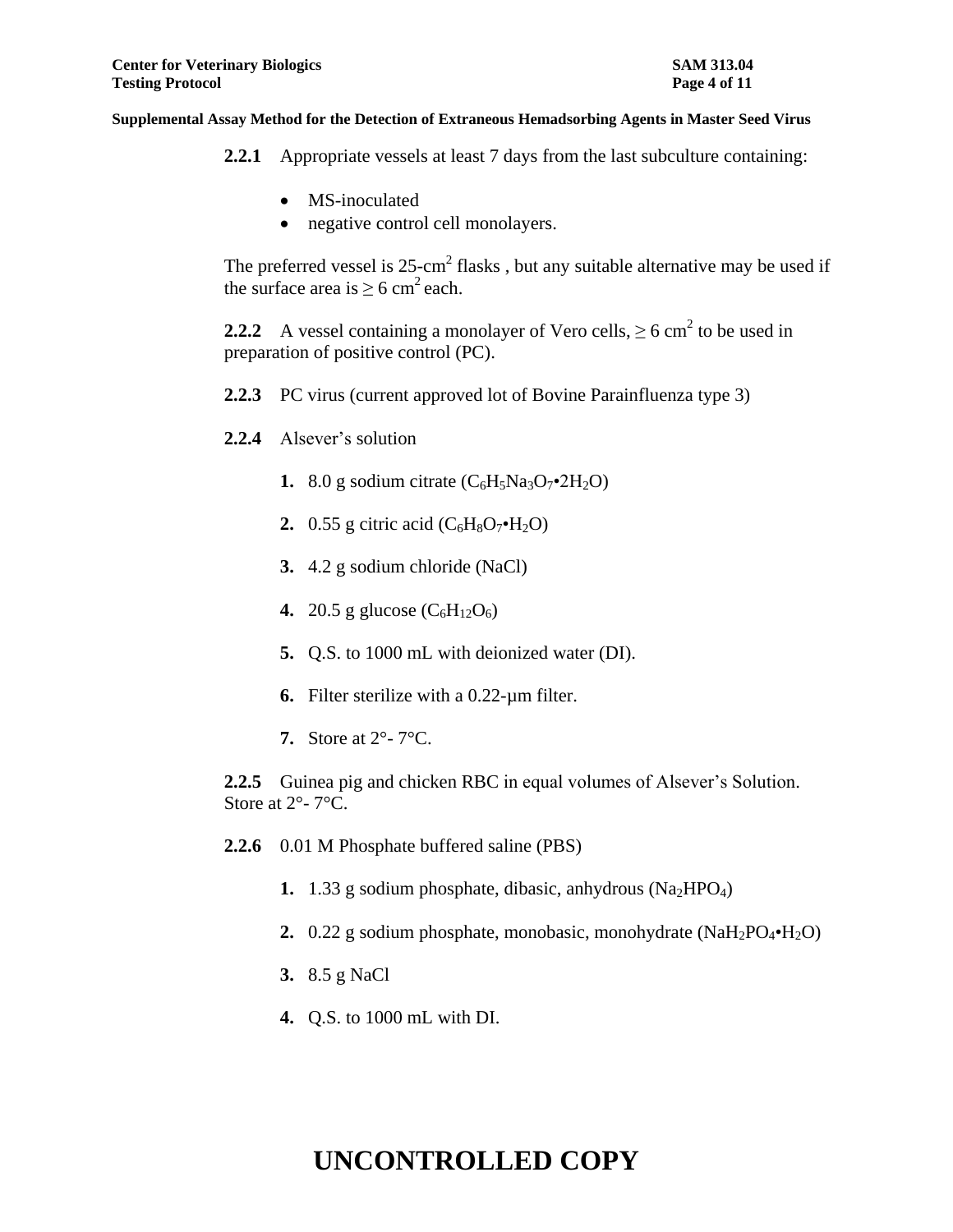**5.** Adjust pH to 7.2-7.6 with 0.1 N sodium hydroxide (NaOH) or 1.0 N hydrochloric acid (HCl).

- **6.** Sterilize by autoclaving at 15 psi,  $121^\circ \pm 2^\circ \text{C}$  for  $35 \pm 5$  minutes.
- **7.** Store at 2°- 7°C.
- **2.2.7** Pipettes: 1-mL, 5-mL, and 25-mL
- **2.2.8** Conical tubes: 50-mL
- 2.2.9 Cell culture flasks: 25-cm<sup>2</sup> (or appropriate vessel)
- **2.2.10** Graduated cylinder

### **3. Preparation for the Test**

### **3.1 Personnel qualifications/training**

Laboratory personnel must be trained in the operation of instruments and equipment used prior to performing this test. Personnel must be familiar with proper use of test reagents and biological materials. Personnel must have knowledge of safe operating procedures and policies.

### **3.2 Preparation of RBC**

### **3.2.1 Wash guinea pig and/or chicken RBC**

**1.** Dispense 10-20 mL of guinea pig and chicken blood preserved in Alsever's solution into separate 50-mL conical centrifuge tubes.

**2.** Fill the tube with Alsever's/PBS and gently invert tube several times to wash RBC.

**3.** Centrifuge RBC for  $15 \pm 5$  minutes at 400-800 x *g* (e.g. 1500-1800) rpm, J6-B centrifuge with a JS-4.0 or JS-4.2 rotor) at  $4^{\circ} \pm 2^{\circ}$ C.

**4.** Aspirate PBS and buffy coat (bone colored layer of cells on top of RBC) using a pipette or vacuum type aspirator**.**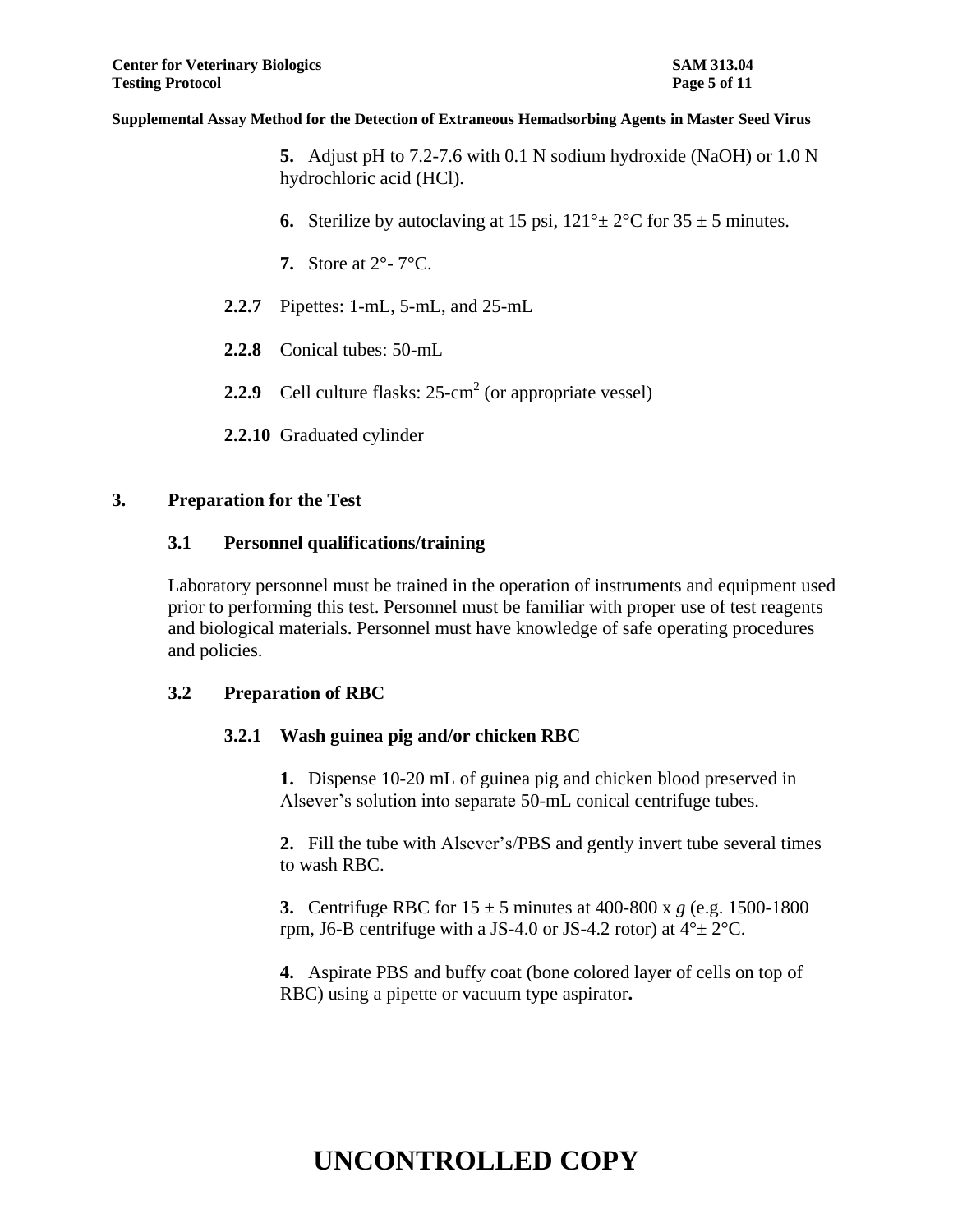**5.** Repeat **Steps 2 through 4** for a total of 3 or more washes (until supernatant is clear). Store the packed guinea pig and chicken RBC at 2°- 7°C for up to 1 week. RBC should be discarded if hemolysis is observed.

#### **3.2.2 Preparation of 0.2% RBC on day of test.**

**1.** Dispense 49.8 mL of PBS into a suitable container.

**2.** Using 1-mL pipettes, add 100 µL of washed guinea pig RBC and 100  $\mu$ L of chicken RBC to PBS. Rinse pipette(s) thoroughly to dispense all RBC. Gently swirl to mix.

**3.** RBC suspension should be discarded following completion of test.

#### **3.3 Preparation of the sample**

For each cell line, seed at least one  $25$ -cm<sup>2</sup> flask with MS inoculated cells and at least one 25-cm<sup>2</sup> flask with un-inoculated cells to be tested sequentially at  $4^{\circ}$ C and  $25^{\circ}$ C. In addition, seed two  $25$ -cm<sup>2</sup> flasks of un-inoculated Vero cells to serve as positive controls, one flask for each temperature. The positive control flasks are seed-inoculated with bovine parainfluenza virus 3 at the time of the last subculture.

#### **4. Performance of the Test**

The HAd test is conducted at 2 temperatures:  $4^{\circ}$  +  $2^{\circ}$ C and room temperature (23<sup>°</sup> +  $2^{\circ}$ C) for MS and NC flasks of each cell type. Two PC flasks (Vero cell monolayers) are tested (one at 4° and one at room temperature). Alternatively, MS, NC and PC flasks of each cell type may be incubated simultaneously at each temperature (**Section 4.2**).

### **4.1 Vessels incubated at each temperature separately**

**4.1.1** Decant medium from MS, NC and PC flasks.

**4.1.2** Add 5 mL of PBS to each of the MS, NC and PC flasks, swirl gently and decant. Repeat for a total of 3 washes.

**4.1.3** Gently swirl the 0.2% RBC mixture and add 5 mL into each MS, NC and PC flasks (**Section 3.2.2**).

**4.1.4** Incubate all flasks except one PC flask at  $4^\circ \pm 2^\circ$ C for  $25 \pm 5$  minutes.

**4.1.5** Decant the 0.2% RBC mixture.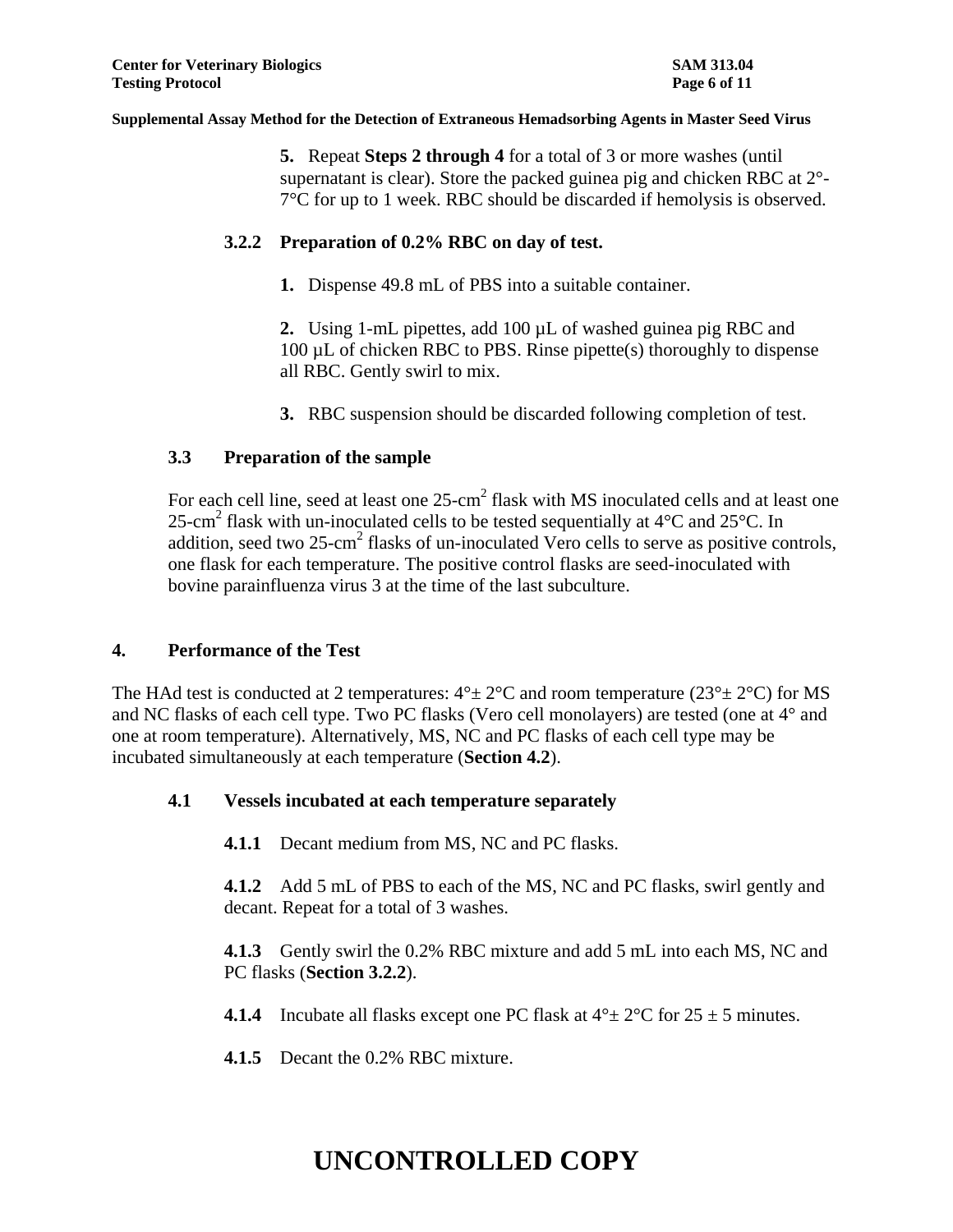**4.1.6** Wash vessels 3 times as described in **Section 4.1.2.**

**4.1.7** Using an illumination box, compare each MS flask to the corresponding NC and PC control flasks. Look for areas of HAd on the cell monolayer (see **Appendix I**).

**4.1.8** Using an inverted microscope at 100X, compare each MS flask to the corresponding NC and PC flask(s). Look for HAd of individual RBC to cell membranes (see **Appendix II**).

**4.1.9** If HAd is not detected, add 0.2% RBC mixture to MS, NC cell monolayers and remaining PC flask as described in **Section 4.1.3.**

**4.1.10** Incubate all vessels at room temperature for  $25 \pm 5$  minutes.

**4.1.11** Repeat **Sections 4.1.6 through 4.1.9**.

### **4.2 Separate vessels incubated simultaneously at each temperature**

**4.2.1** Repeat **Sections 4.1.1 through 4.1.3** for duplicate sets of vessels.

**4.2.2** Incubate MS and NC flasks for each cell line, as well as a PC flask (Vero) at  $4^\circ$  + 2 $^\circ$ C for 25 + 5 minutes.

**4.2.3** Incubate separate MS and NC flasks for each cell line, as well as a PC flask (Vero) at room temperature for  $25 \pm 5$  minutes.

**4.2.4** Repeat **Sections 4.1.6 through 4.1.9** for each set of vessels.

### **5. Interpretation of the Test Results**

For a valid test, the PC cell culture must demonstrate HAd while the NC cell culture must be free of HAd activity.

HAd activity in the MS inoculated cell monolayers other than the non-neutralized MS is indicative of infection by extraneous viruses, and the MS is determined unsatisfactory. The MS may be retested to confirm original results if warranted. Additional investigative work may be warranted to determine cause of HAd.

### **6. Report of Test Results**

All records are kept in accordance with current recordkeeping practices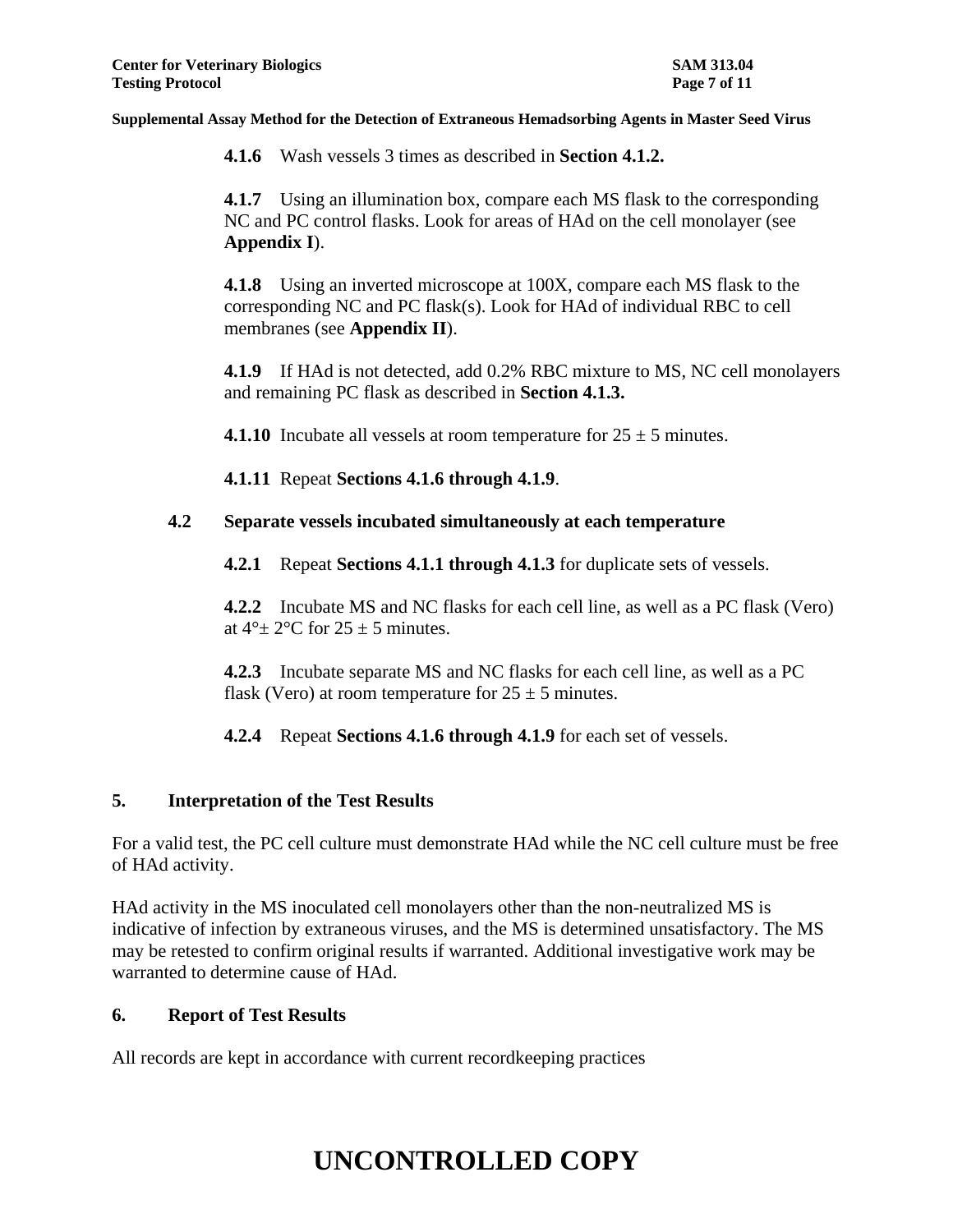### **7. References**

Title 9, *Code of Federal Regulations,* parts 113.46, 113.51, 113.52 and 113.55, U.S. Government Printing Office, Washington, DC.

#### **8. Summary of Revisions**

#### **Version .04**

• The Contact information has been updated; however, the Virology Section has elected to keep the same next review date for the document.

### **Version .03**

• The Contact information has been updated.

#### **Version .02**

This document was revised to clarify the practices currently in use at the Center for Veterinary Biologics and to provide additional detail. While no significant changes were made that impact the outcome of the test, the following changes were made to the document:

- **1:** An overview of the test method has been added.
- **2.1:** More current and appropriate equipment has been added.
- **2.2:** Surface area criteria to test and a Positive Control have been added to the test.
- **3.1:** Personnel qualifications and training have been clarified.
- **3.3:** Additional detail to washing and preparation of 0.2% RBC has been added.
- **3.4:** A Positive Control has been added to the test system.
- **4.2:** The Positive Control flask has been added to the incubation step.
- **5.1:** This section has been condensed and the roles of the Positive and Negative Control vessels have been clarified.
- The refrigeration temperatures have been changed from  $4^{\circ} \pm 2^{\circ}$ C to  $2^{\circ}$ -7<sup>o</sup>C throughout the document.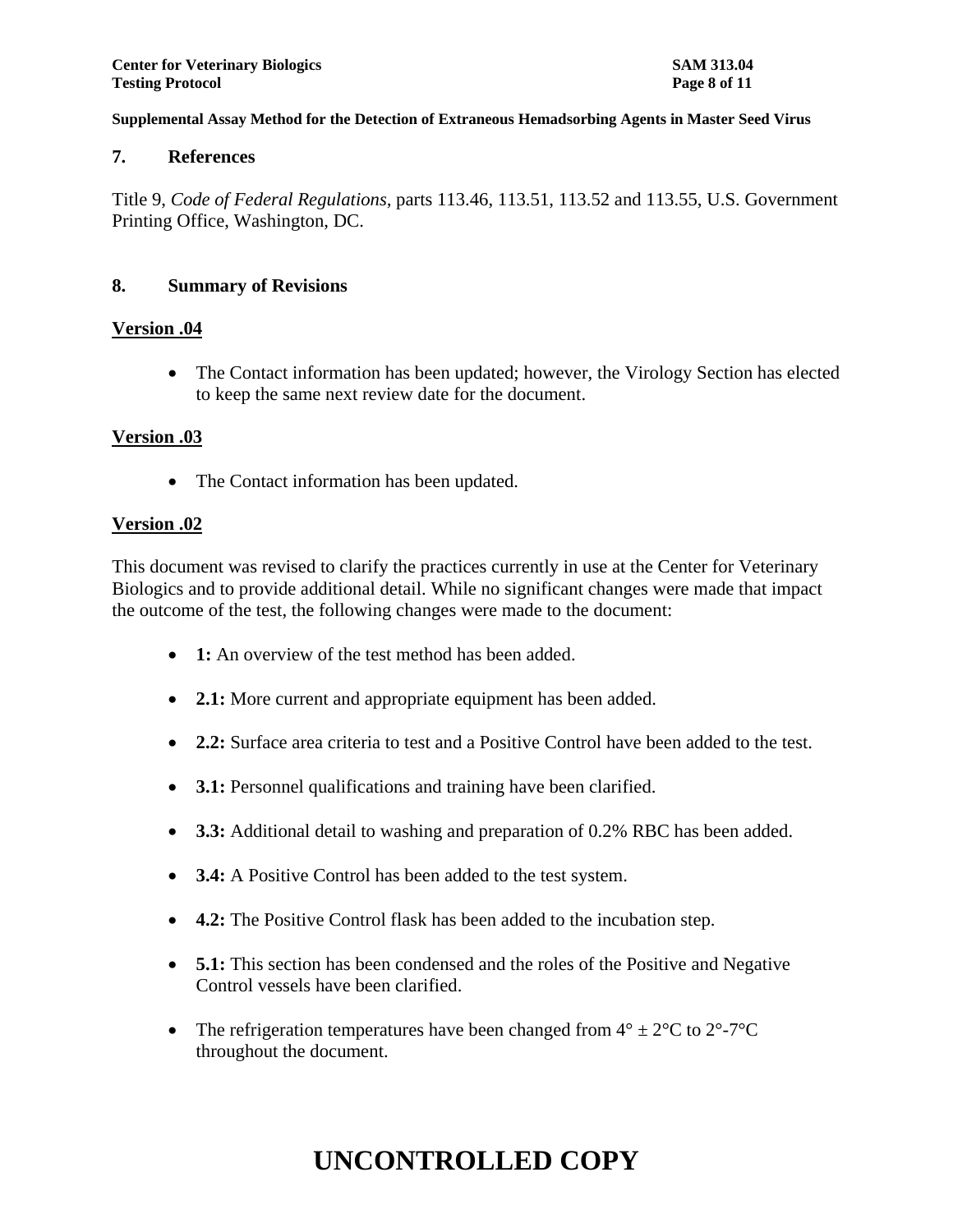Appendices containing macro- and microscopic images depicting hemadsorbtion have been added.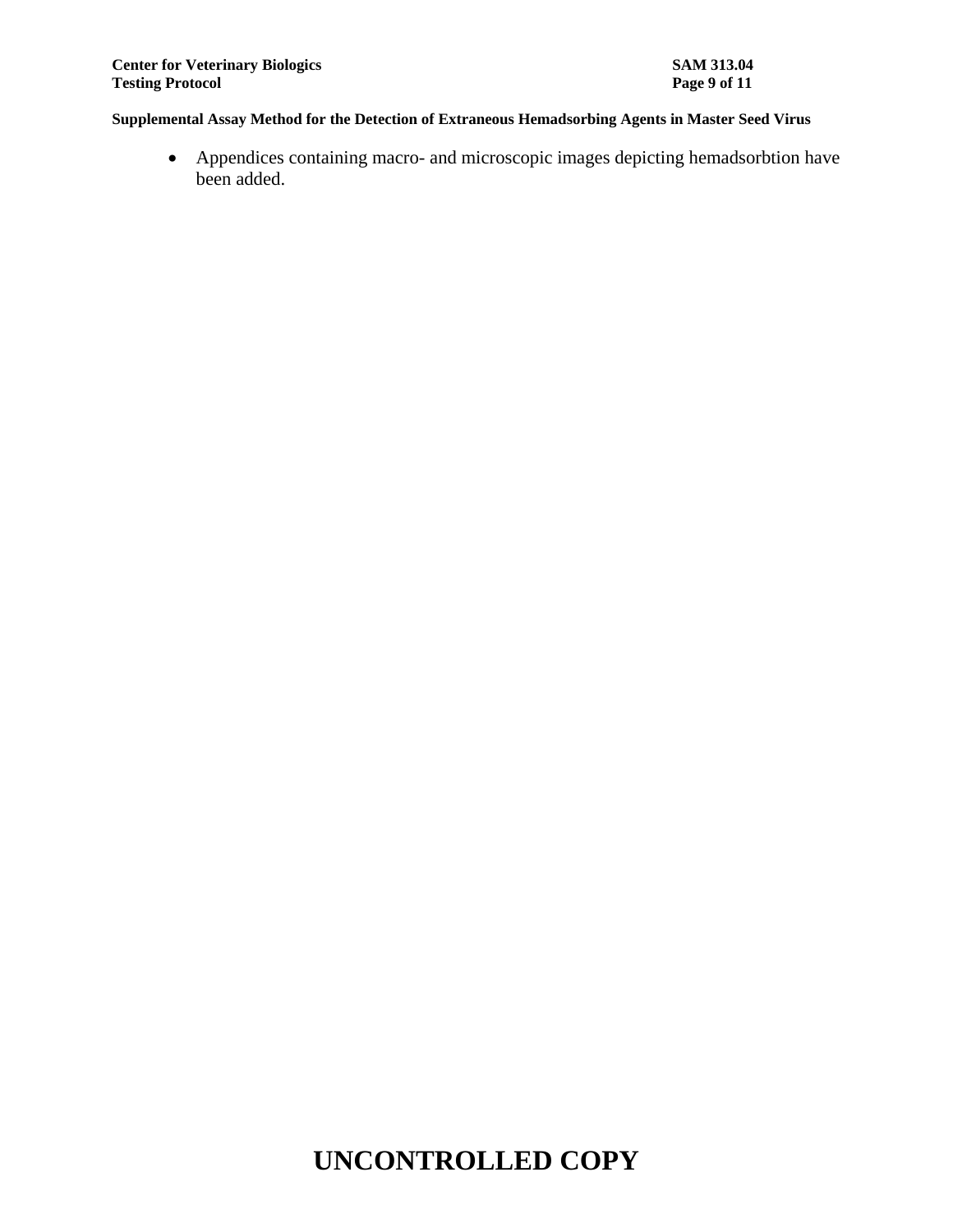## **Appendix I**

## **Macroscopic view of hemadsorption**